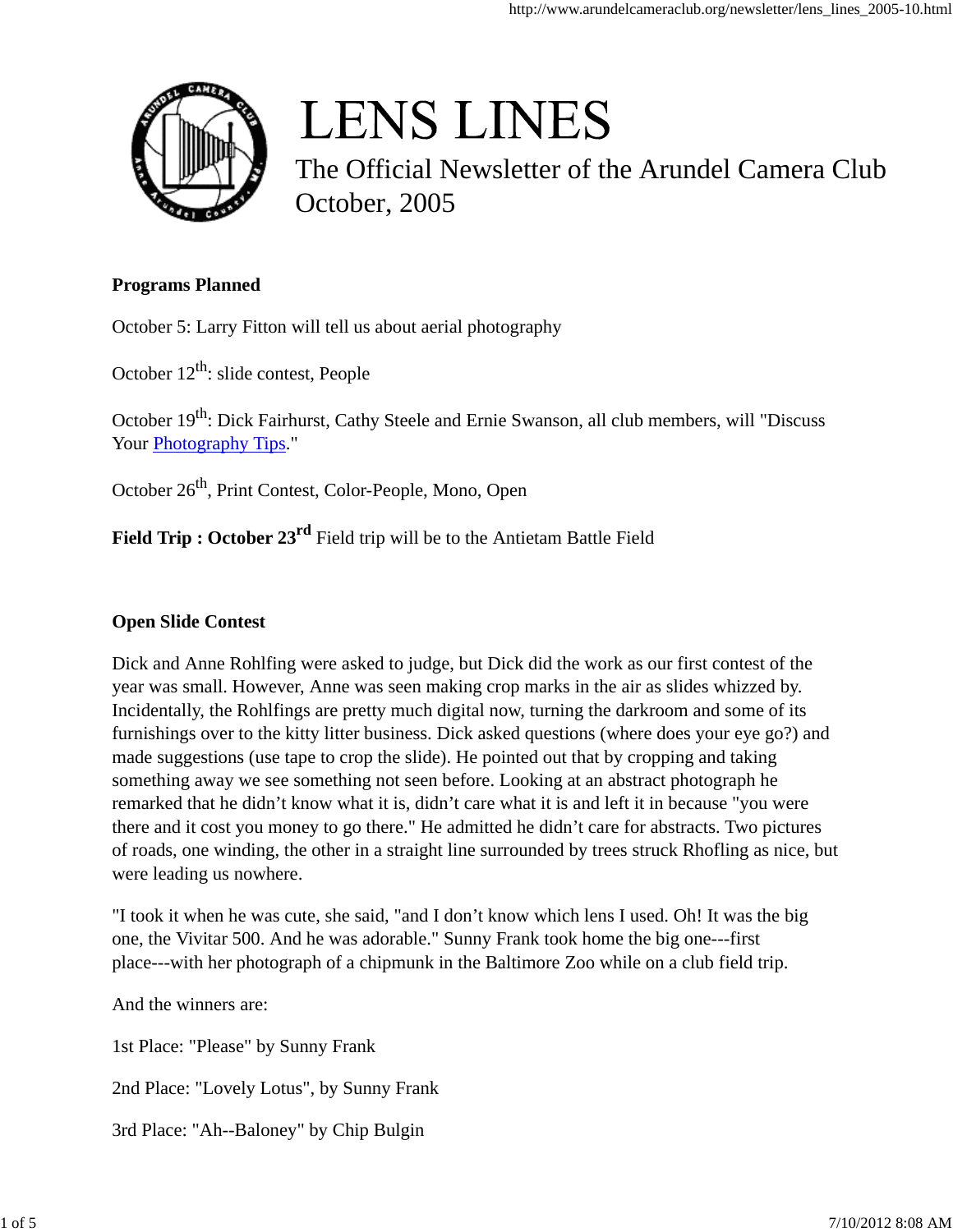4th Place: Orange on Orange"by Howard Penn

### And four Honorable Mention awards to

"Herrin in Flight" by Sunny Frank

"Creeper" by Dolphy Glendenning

"On Top" by Dick Chomitz

# **The September 28th Contest**

Our opening contest might have been a bit small, but the September  $28<sup>th</sup>$  print contest brought out quantity and quality in all categories. Judging was conducted by a last minute substitute, the Lens Line editor, due to a hurricane. The judge originally selected was off to the Gulf Coast to help stranded relatives. The editor blabbered a bit much, stretching the novice contest to an hour. The club president suggested a bit of speed might help and the editor managed to finish the last three contests in another hour using his "deconstruction" method of

Judging. Deconstruction means taking the photograph apart, piece by piece. The editor has been attending ACC club meetings for five years and would like to note the photographic growth that has occurred during that period.

The winners:

### **Novice Color Prints**

1 st Gene Crooks "White Fence"

2<sup>nd</sup> Dick Chomitz "Lock"

3<sup>rd</sup> Chip Bulgin "Stemware"

4th Mary Swanson "Zinnia"

HM Donna Neal, "Forest Treasures"

HM Tim Champney "Longwood Lily"

HM Donna Neal "Touch of Lavender"

HM Nancy Kennedy "Lift That Bale"

### **Unlimited Color Prints**

1 st Ernest Swanson " Red Roaster"

2 nd Howard Penn "Arm In Arm"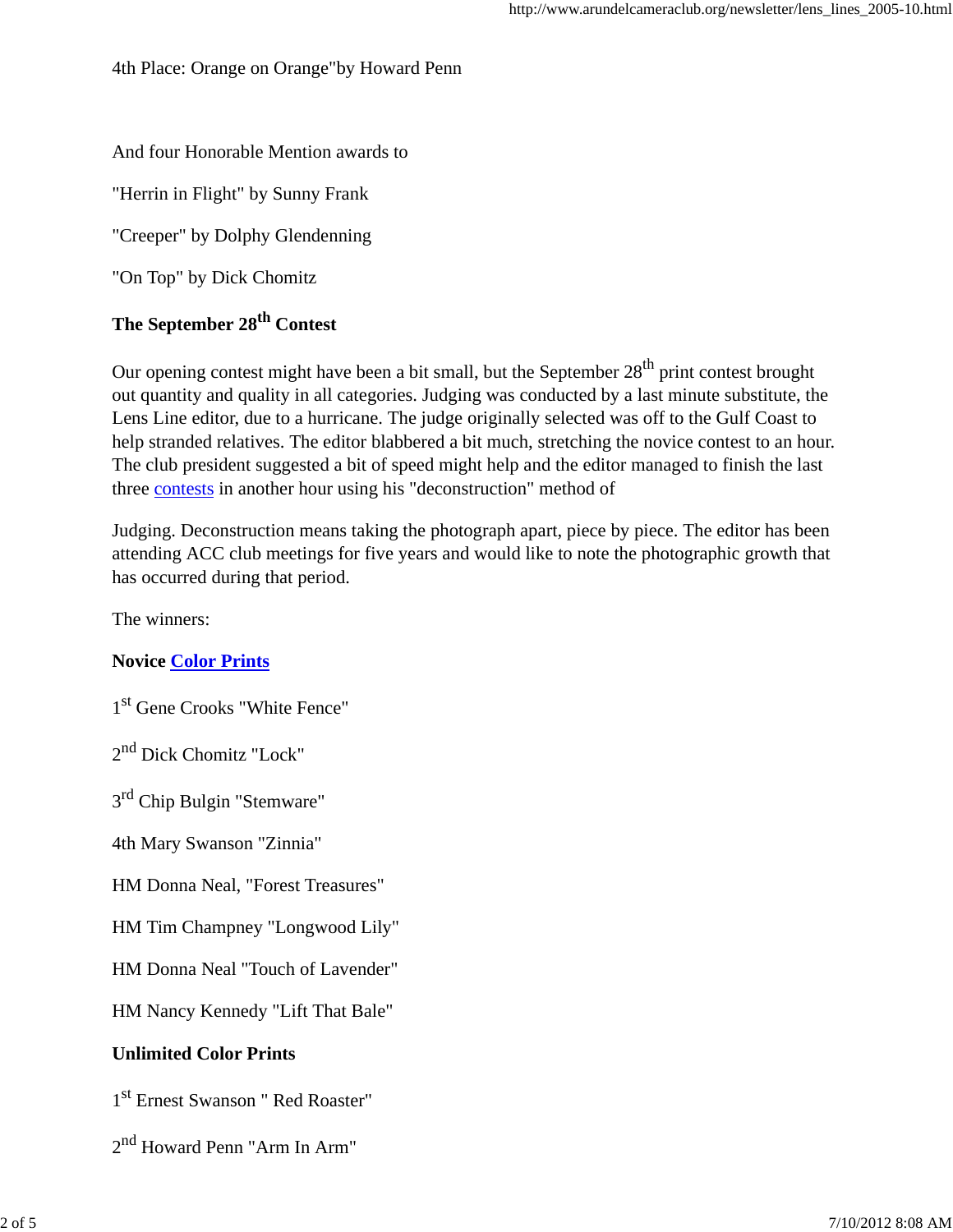3<sup>rd</sup>Chuck Gallegos "Marsh Mantis"

4<sup>th</sup> Howard Penn "Church in the Clouds"

HM Ernest Swanson "PollyWant a Pretzel"

HM Chuck Gallegos "Leaves on a Pond at Ithaca"

#### **Novice Monochrome Prints**

1 st Angel Kidwell "Covergirl"

2ndPatrick Mc Cann "Cassidy"

3<sup>rd</sup> Cathleen Steele "Paint Wanted"

4<sup>th</sup> Gene Crooks "Priest"

HM Gene Crooks "Meditation"

HM Betty Harris "In My Dreams"

Gene Crooks "New Baby"

#### **Unlimited Monochrome Prints**

1 st Ernest Swanson "At the Net"

2<sup>nd</sup> Ernest Swanson "Smile"

3<sup>rd</sup> Chip Bulgin"Scuffed"

4<sup>th</sup> Chuck Gallegos "Breezy Tropical Bungalo"

HM Chip Bulgin "Joshua"

Ernie Swanson's son is the tennis player with his tongue out depicted in Ernie's first place

Unlimited Monochrome Prints. Ernie must have been playing doubles himself because "Red Roaster" is the winner in Unlimited Color prints. Both photographs are from digital files. Angel Kidwell entered a photograph taken years ago of her sister, then three, as water was splashed on her. Angel tripped the shutter when her sister shouted "Stop it."

**Photoshopping:** We've landed in our permanent room, the third room in less than a year. Please remember to help straighten up after the meeting as this is a classroom during the day.

Photography moves on as film falls by the wayside. As more more and more of our members turn to digital imaging it has become apparent the club will need to buy a digital projector. Please help with a contribution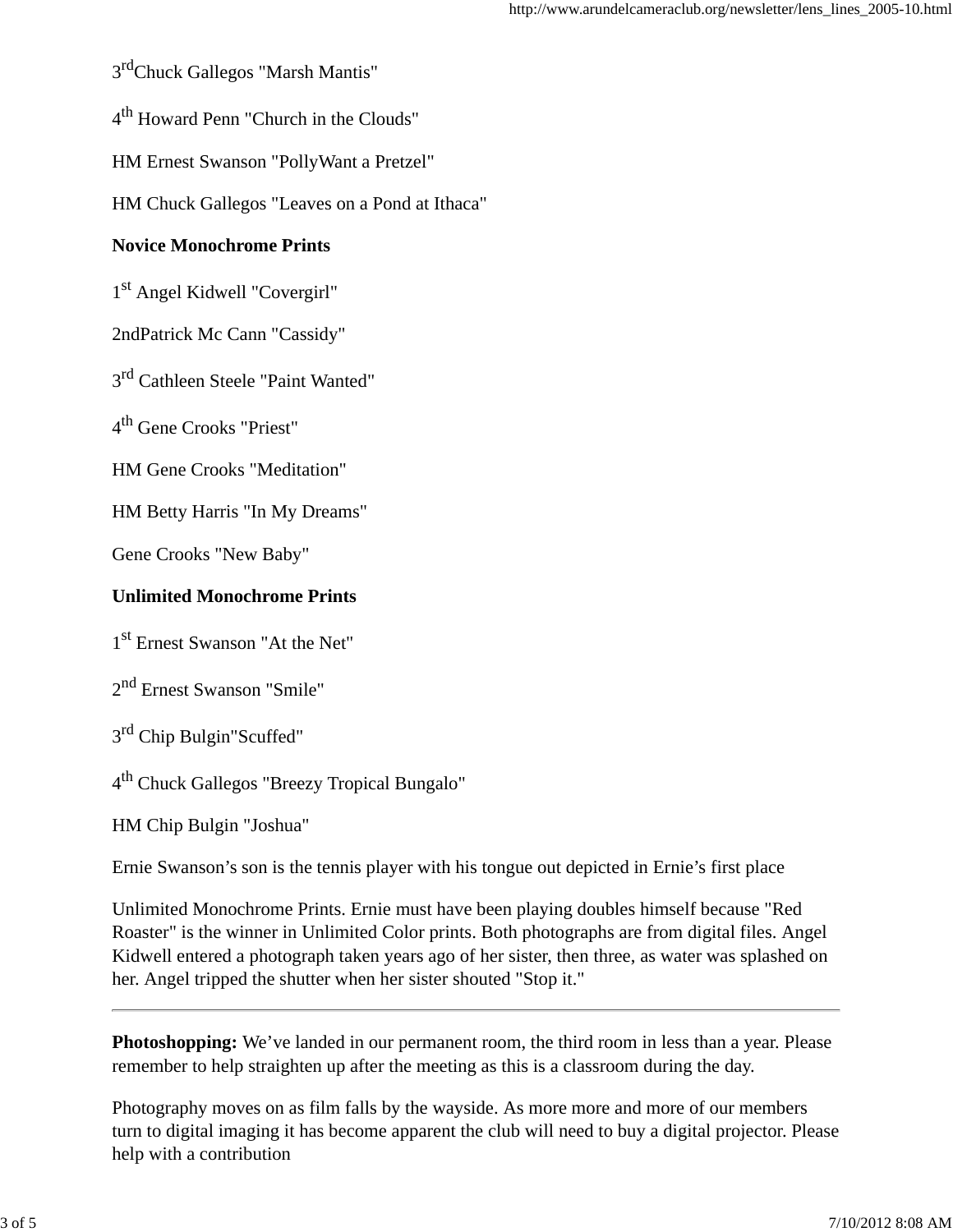And thanks to Chip Bulgin and model Andrea Rychwalski we were treated to an evening of portrait lighting. Chip used a combination of umbrellas and reflectors---reflectors that he had constructed himself.

We'd planned on reproducing those photographs in our first ever electronic edition of Lens Lines, but that was rendered impossible when Verizon managed to cut their own telephone wire and the Comcast cable service to the editors' home, delaying delivery of this publication by thirty hours.

NOTE from our WEB MASTER The Arundel Camera Club website URL is now http://arundelcameraclub.org/

Camera Club Member's image galleries are at Arundel Camera Club Galleries on PBase and are linked from the club website.

**Arundel Camera Club** meets every Wednesday evening when school is in session. We meet at 7:30 and usually end around 9:00 p.m. at Severna Park High School, 60 Robinson Road, Severna Park in room G144. Meetings are open to the public, but only dues paying members may enter competitions. Annual dues are \$15 per adult, \$7.50 per full-time student. If a second family member joins the club, the second member's dues are discounted 50% or \$7.50. For further information, check on the club website or feel free to call or e - mail any of the club's officers:

**President Howard Penn (410) 544-1742 e - mail howardpennphoto@comcast.net**

**VP(s) Programs: 1stVP Programs Heyward Preacher (410) 647-5463 e-mail - orangedog78@yahoo.com**

**Assoc. Jeff Peters (410) 544-2780 e-mail – jdpeters50@aol.com**

**VP(s) Contests: Chip Bulgin(410) 518 6876 e-mail chip.bulgin@comcast.net**

**Assoc. Dick Chomitz(410) 721-5573 e-mailrchomitz@ix.netcom.com**

**Secretary / Treasurer Betty Harris (410)-729-0255 e- mail ef.harris@verizon.net**

**Delegate Jeff Peters (410)544-2780**